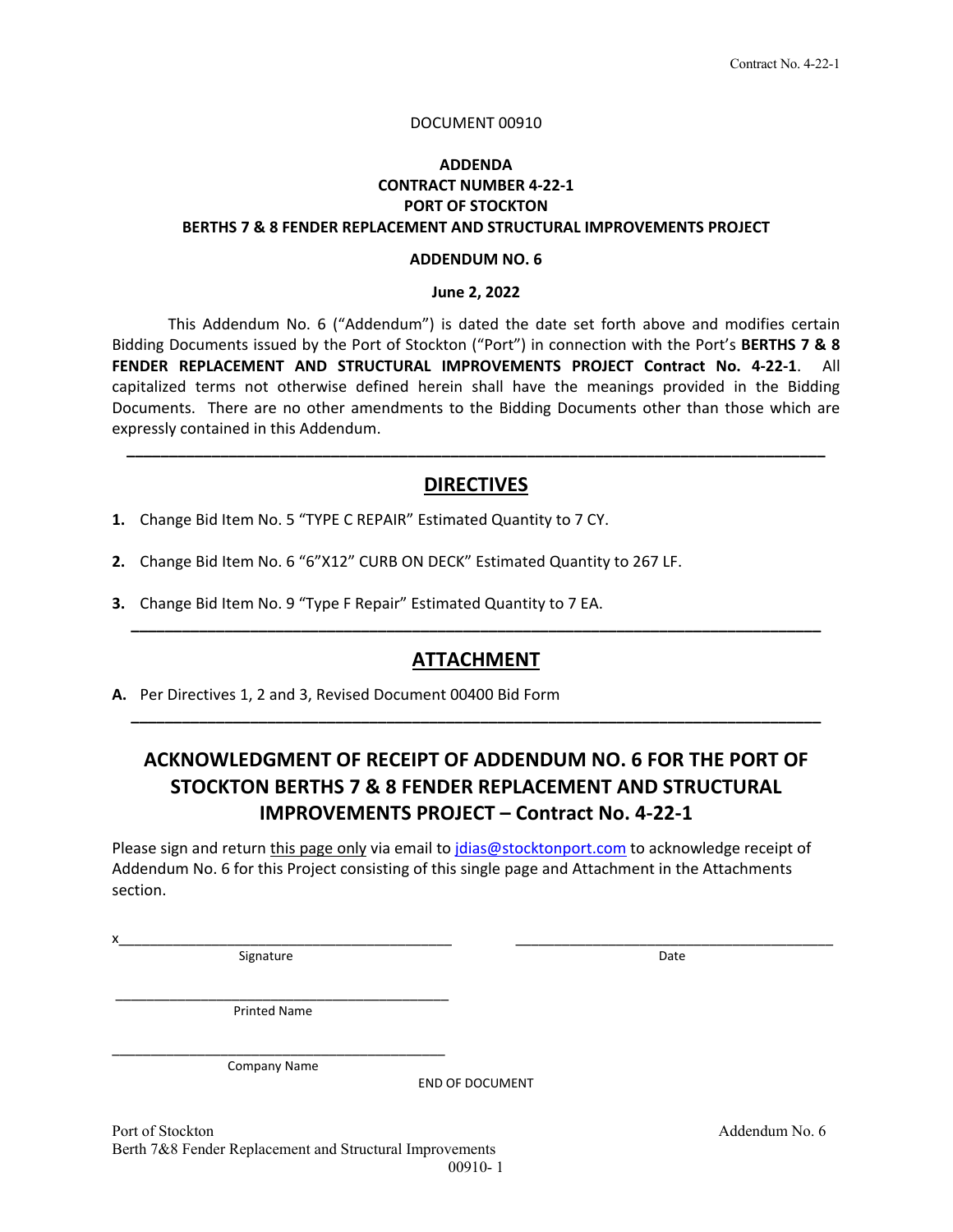#### DOCUMENT 00400

#### **BID FORM**

#### TO THE PORT OF STOCKTON

#### THIS BID IS SUBMITTED BY:

#### (Firm/Company Name)

#### **Re: Port of Stockton, BERTHS 7 & 8 FENDER REPLACEMENT AND STRUCTURAL IMPROVEMENTS, Contract Number 4-22-1.**

- 1. The undersigned Bidder proposes and agrees, if this Bid is accepted, to enter into an agreement with the Port of Stockton, ("Port") in the form included in the Contract Documents, Document 00520 (Agreement), to perform and furnish all Work as specified or indicated in the Contract Documents for the Contract Sum and within the Contract Time indicated in this Bid and in accordance with all other terms and conditions of the Contract Documents.
- 2. Bidder accepts all of the terms and conditions of the Contract Documents, Document 00100 (Notice Inviting Bids), and Document 00200 (Instructions to Bidders), including, without limitation, those dealing with the disposition of Bid Security. This Bid will remain subject to acceptance for 90 Days after the day of Bid opening.
- 3. In submitting this Bid, Bidder represents:
	- (a) Bidder has examined all of the Contract Documents and the following Addenda (receipt of all of which is hereby acknowledged).

| <b>Addendum Number</b> | <b>Addendum Date</b> | <b>Signature of Bidder</b> |  |  |  |
|------------------------|----------------------|----------------------------|--|--|--|
|                        |                      |                            |  |  |  |
|                        |                      |                            |  |  |  |
|                        |                      |                            |  |  |  |
|                        |                      |                            |  |  |  |

- (b) Bidder acknowledges receipt of Pre-Bid Conference minutes**,** if any.
- (c) Bidder has visited the Site and performed all tasks, research, investigation, reviews, examinations, and analysis and given notices, regarding the Project and the Site, as set forth in Document 00520 (Agreement), Article 5.
- (d) Bidder has given Port prompt written notice of all conflicts, errors, ambiguities, or discrepancies that it has discovered in or among the Contract Documents and as-built drawings and actual conditions and the written resolution thereof through Addenda issued by Port is acceptable to Contractor.
- 4. All Bid items, including lump sums, must be filled in completely. Bid items are described in Section 01100 (Summary). Quote in figures only, unless words are specifically requested.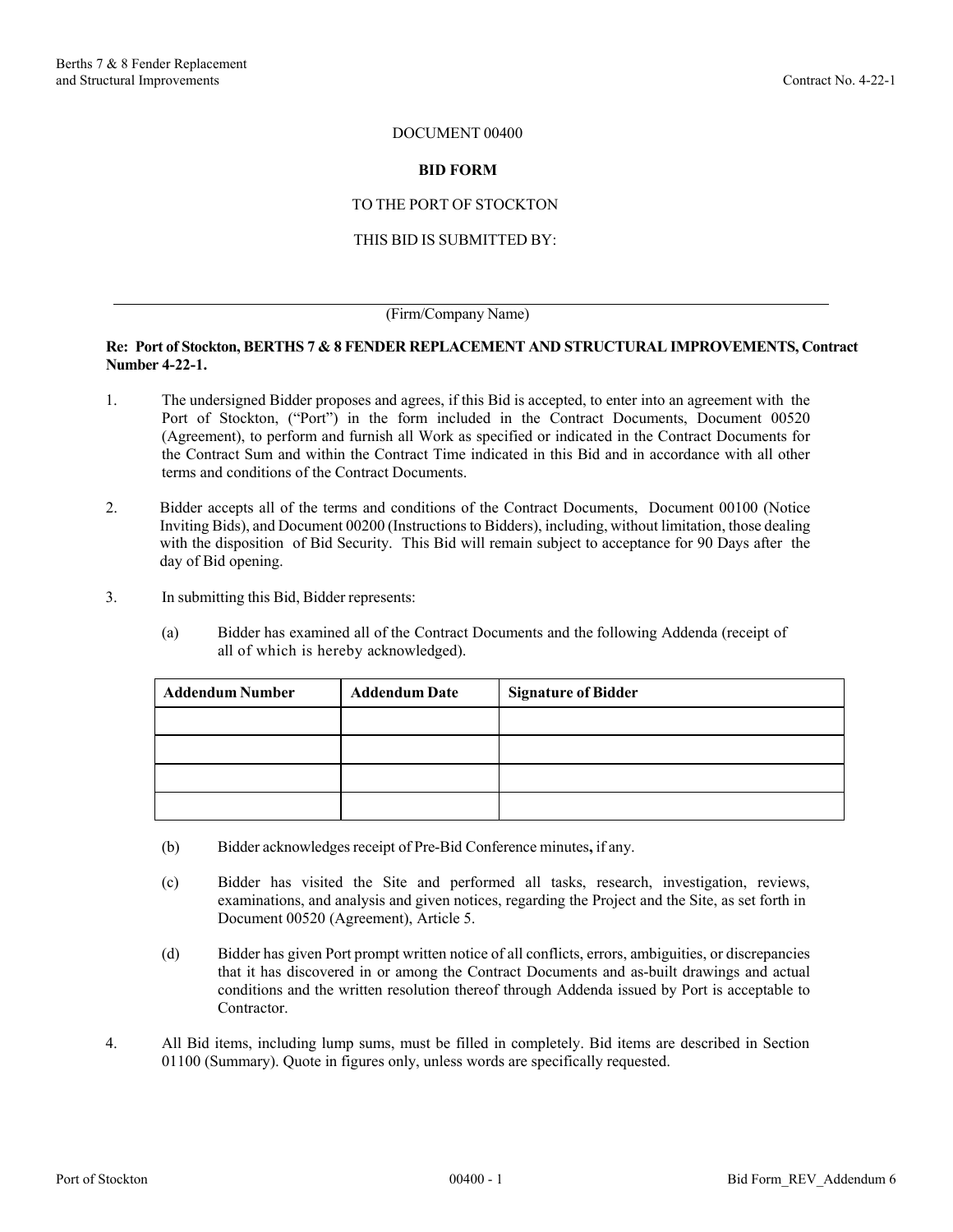# **BASE BID ITEMS**

| <b>ITEM</b><br>NO. | <b>ITEM DESCRIPTION</b>                  | <b>UNIT</b> | <b>ESTIMATED</b><br><b>QUANTITY</b> | <b>PRICE</b> | <b>ITEM TOTAL</b> |
|--------------------|------------------------------------------|-------------|-------------------------------------|--------------|-------------------|
| $\mathbf{1}$       | MOBILIZATION / TWIC                      | LS.         | $\mathbf{1}$                        |              |                   |
| $\overline{2}$     | DEMOLITION / REMOVAL                     | LS.         | $\mathbf{1}$                        |              |                   |
| 3                  | TEMPORARY EROSION & SEDIMENT CONTROL     | LS.         | $\mathbf{1}$                        |              |                   |
| 4                  | <b>DUST CONTROL</b>                      | LS.         | $\mathbf{1}$                        |              |                   |
| 5                  | <b>TYPE C REPAIR</b>                     | <b>CY</b>   | $\overline{7}$                      |              |                   |
| 6                  | 6"X12" CURB ON DECK                      | LF          | 267                                 |              |                   |
| $\overline{7}$     | TYPE D REPAIR (NOT USED / FOR REFERENCE) | <b>CY</b>   | N/A                                 |              |                   |
| 8                  | TYPE 1/E FENDER                          | EA          | $\overline{7}$                      |              |                   |
| 9                  | <b>TYPE F REPAIR</b>                     | EA          | $\overline{7}$                      |              |                   |
| 10                 | <b>TYPE G REPAIR</b>                     | <b>SF</b>   | 12                                  |              |                   |
| 11                 | <b>TYPE H REPAIR</b>                     | LF          | 109                                 |              |                   |
| 12                 | TREATED WOOD REMOVAL                     | LF          | 400                                 |              |                   |
| 13                 | REMOVAL OF 1" WATER LINE                 | LF          | 113                                 |              |                   |
| 14                 | REMOVAL OF 2" WATER LINE                 | LF          | 32                                  |              |                   |
| 15                 | REMOVAL OF 6" WATER LINE                 | LF          | 785                                 |              |                   |
| 16                 | REMOVAL OF 2" ELECTRICAL                 | LF          | 165                                 |              |                   |
| 17                 | REMOVAL OF 1" ELECTRICAL                 | LF          | 1,700                               |              |                   |
| 18                 | <b>NEW FENDERS</b>                       | EA          | 11                                  |              |                   |
| 19                 | NEW 2" ELECTRICAL CONDUIT                | LF          | 102                                 |              |                   |
| 20                 | NEW 1-1/2" WATER LINE                    | LF          | 112                                 |              |                   |
| 21                 | <b>NEW 4" WATER LINE</b>                 | LF          | 930                                 |              |                   |
| 22                 | <b>3" BACKFLOW PREVENTER</b>             | EA          | $\overline{2}$                      |              |                   |
| 23                 | <b>EYE WASH STATION</b>                  | EA          | $\mathbf{1}$                        |              |                   |
| 24                 | METAL GRATING SYSTEM                     | EA          | 9                                   |              |                   |
| 25                 | UTILITY ACCESS LIDS                      | EA          | 9                                   |              |                   |
|                    | <b>Total Base Bid Amount in Words:</b>   |             | <b>BASE BID TOTAL</b>               |              | \$                |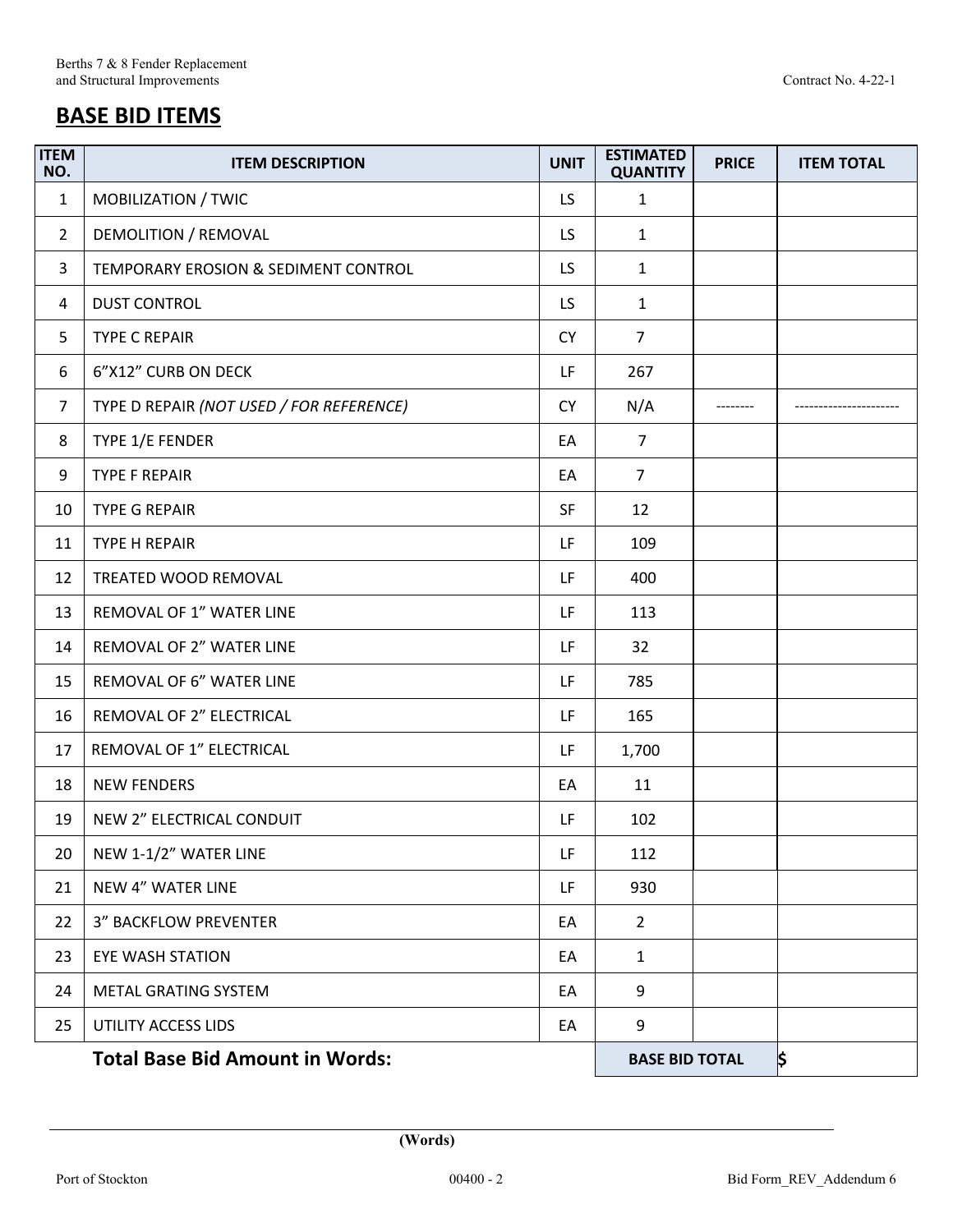## **OPTIONAL BID ITEMS**

| <b>ITEM</b><br>NO. | <b>ITEM DESCRIPTION</b>                      | <b>UNIT</b> | <b>ESTIMATED</b><br><b>QUANTITY</b> | <b>PRICE</b> | <b>ITEM TOTAL</b> |
|--------------------|----------------------------------------------|-------------|-------------------------------------|--------------|-------------------|
| A                  | <b>TYPE A REPAIRS</b>                        | <b>SF</b>   | 470                                 |              |                   |
| B                  | <b>TYPE B REPAIRS</b>                        | <b>SF</b>   | 352                                 |              |                   |
| $\mathsf{C}$       | TYPE 2/E.1 FENDER                            |             | 4                                   |              |                   |
| D                  | REMOVAL OF EXISTING 1/2" UTILITIES           | LF          | 42                                  |              |                   |
| E                  | REMOVAL OF EXISTING 2" UTILITIES             | LF          | 245                                 |              |                   |
| F.                 | <b>TYPE I REAIR</b>                          | <b>SF</b>   | 230                                 |              |                   |
| G                  | <b>TYPE J REPAIR</b>                         | <b>CF</b>   | 77                                  |              |                   |
| H                  | <b>TYPE K REMOVAL</b>                        | LF          | 72                                  |              |                   |
|                    | <b>TYPE L REPAIR</b>                         | <b>SF</b>   | 60                                  |              |                   |
|                    | <b>Total Optional Items Amount in Words:</b> |             | <b>OPTIONAL ITEMS TOTAL S</b>       |              |                   |

**(Words)** 

**This amount shall constitute full compensation for furnishing all labor, materials, apparatus, facilities, transportation, tools, equipment, bonds and insurance for performance of all the work contemplated and embraced in this contract, and for all risks of every description connected with the work, and for well and faithful completion of the work and the whole thereof in the manner and according to the Contract Documents and the requirements of designated Port Project representative.** 

**Discrepancies between the words and numbers will be resolved in favor of the words.**

- 5. Selection of Apparent Low Bidder: The undersigned acknowledges that the Apparent Low Bidder will be the Bidder submitting the lowest total for **Bid Items 1-25** above.
- 6. Subcontractors for work included in all Bid items are listed on the attached Document 00430 (Subcontractors List).
- 7. The undersigned Bidder understands that Port reserves the right to reject this Bid.
- 8. If written notice of the acceptance of this Bid, hereinafter referred to as Notice of Award, is mailed or delivered to the undersigned Bidder within the time described in Paragraph 2 of this Document 00400 or at any other time thereafter before it is withdrawn, the undersigned Bidder will execute and deliver the documents required by Document 00200 (Instructions to Bidders) within the times specified therein. These documents include, but are not limited to, Document 00520 (Agreement), Document 00610 (Construction Performance Bond), and Document 00620 (Construction Labor and Material Payment Bond), and Document 00821 (Insurance and Indemnification).
- 9. Notice of Award or request for additional information may be addressed to the undersigned Bidder at the address set forth below.
- 10. The undersigned Bidder herewith encloses cash, a cashier's check, or certified check of or on a responsible bank in the United States, or a corporate surety bond furnished by a surety authorized to do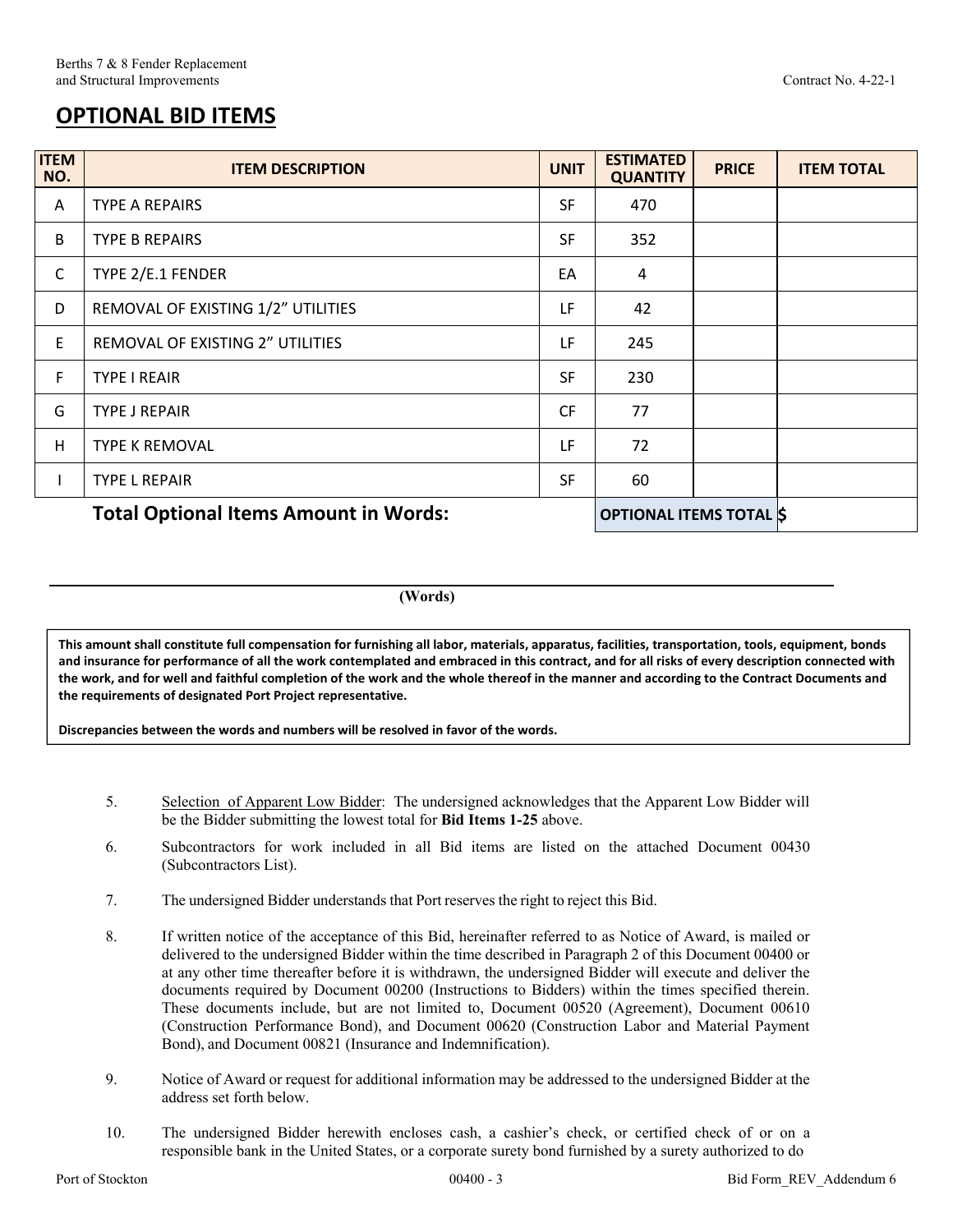a surety business in the State of California, in form specified in Document 00200 (Instructions to Bidders), in the amount of ten percent (10%) of the Total Bid Price and made payable to "Port of Stockton."

- 11. The undersigned Bidder agrees to commence Work under the Contract Documents on the date established in Document 00700 (General Conditions) and to complete all Work within the time specified in Document 00520 (Agreement). The undersigned Bidder acknowledges that Port has reserved the right to delay or modify the commencement date. The undersigned Bidder further acknowledges Port has reserved the right to perform independent work at the Site, the extent of such work may not be determined until after the opening of the Bids, and that the undersigned Bidder will be required to cooperate with such other work in accordance with the requirements of the Contract Documents.
- 12. The undersigned Bidder agrees that, in accordance with Document 00700 (General Conditions), liquidated damages for failure to complete all Work in the Contract within the time specified in Document 00520 (Agreement) shall be as set forth in Document 00520 (Agreement).
- 13. The names of all persons interested in the foregoing Bid as principals are:
- 14. Any Bid item may be deleted from the Work and Contract Sum, in total or in part, prior to or after award of Contract without compensation in any form or adjustment of other Bid items or prices therefore. Addition or deletion of Work will be paid or deducted based on the unit cost.

**IMPORTANT NOTICE:** If Bidder or other interested person is a corporation, give the legal name of corporation, state where incorporated, and names of president and secretary thereof; if a partnership, give name of the firm and names of all individual co-partners composing the firm; if Bidder or other interested person is an individual, give first and last names in full.

#### **NAME OF BIDDER**:

Licensed in accordance with an act for the registration of Contractors, and with license number:

Expiration:

\_\_\_\_\_\_\_\_\_\_\_\_\_\_\_\_\_\_\_\_\_\_\_\_\_\_\_\_\_\_\_\_\_\_\_\_\_\_\_\_\_\_\_\_\_\_ \_\_\_\_\_\_\_\_\_\_\_\_\_\_\_\_\_\_\_\_\_\_\_\_\_\_\_\_\_\_\_\_\_\_\_\_\_\_\_\_\_\_\_ (Place of Incorporation, if Applicable) (Principal)

 $(Principal)$ 

 $(\text{Principal})$ 

I certify (or declare) under penalty of perjury under the laws of the State of California that the foregoing is true and correct.

**x (Signature of Bidder)** 

**NOTE**: If Bidder is a corporation, set forth the legal name of the corporation together with the signature of the officer or officers authorized to sign contracts on behalf of the corporation. If Bidder is a partnership, set forth the name of the firm together with the signature of the partner or partners authorized to sign contracts on behalf of the partnership.